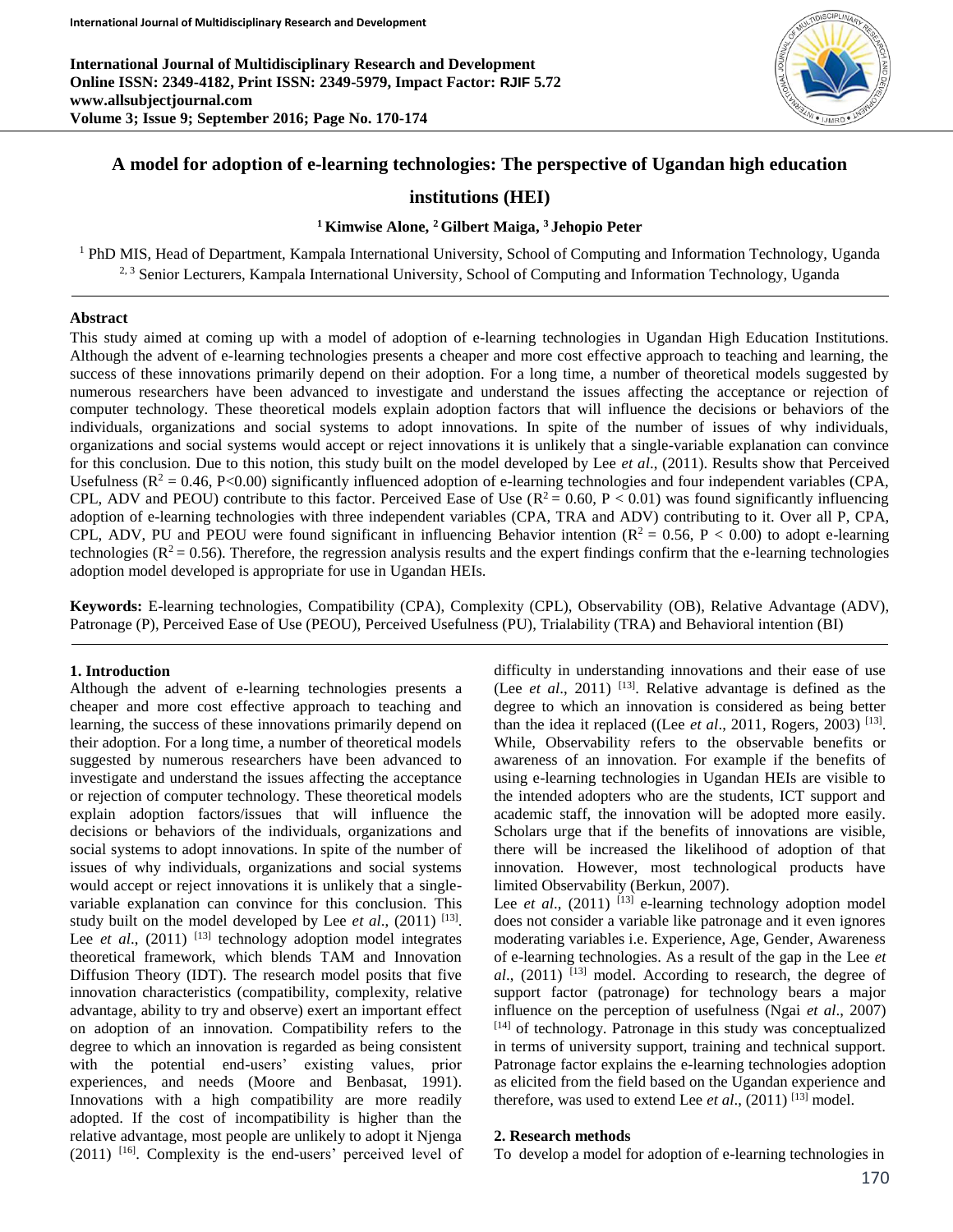Ugandan HEIs. A regression analysis was performed using the data obtained from the felid survey. Data was collected from 380 participants (students, lecturers and ICT support staff) from four HEIs in Uganda (Kampala International University (KIU), Makerere University (MAK), International health sciences university (IHSU), and Mbarara University of science and technology (MUST)) using a cross-sectional design. A questionnaire was used as a tool of data collection as per research approach. This tool was used because it enabled the researcher to collect a larger amount of data within the

#### **3. Findings**

shortest time possible and it could also eliminate the bias as the respondents

The developed model was validated using, forty (40) ICT experts in areas of Academic Management System and Learning Management System were asked to respond on the basis of the validation questionnaire. Forty (40) experts were chosen which was in line with Roscoe's 1975 rule that a sample size between 30 and 500 is sufficient (Byomire, 2014) [4] .

| <b>Relationship/hypotheses</b>                                                                                       | Independent<br><b>Variables</b> | <b>Dependent</b><br><b>Variables</b> |
|----------------------------------------------------------------------------------------------------------------------|---------------------------------|--------------------------------------|
| <b>H1-1:</b> Patronage has a positive effect on behavioral intention to the e-learning technologies adoption.        | Patronage                       | Perceived Usefulness,                |
| <b>H1-2:</b> Patronage has a positive effect on PU of the e-learning technologies adoption.                          |                                 | Perceived Ease of use.               |
| <b>H1-3:</b> Patronage has a positive effect on PEOU of e-learning technologies adoption.                            |                                 | behavioral intention                 |
| H2-1: Compatibility has a positive effect on PU of the e-learning technologies adoption.                             |                                 | Perceived Usefulness,                |
| H2-2: Compatibility has a positive effect on PEOU of the e-learning technologies adoption                            |                                 | Compatibility Perceived Ease of use, |
| H2-3: Compatibility has a positive effect on behavioral intention e-learning technologies adoption.                  |                                 | behavioral intention                 |
| H3-1: Observability has a positive effect on PU of the e-learning technologies adoption.                             | Observability                   | Perceived Usefulness,                |
| <b>H3-2:</b> Observability has a positive effect on behavioral intention e- learning technologies adoption           |                                 | Perceived Ease of use.               |
| H3-3: Observability has a positive effect on PEOU of the e-learning technologies adoption.                           |                                 | behavioral intention                 |
| <b>H4-1:</b> Trialability has a positive effect on PU of the e-learning technologies adoption                        | Trialability                    | Perceived Usefulness,                |
| <b>H4-2:</b> Trialability has a positive effect on behavioral intention e-learning technologies adoption             |                                 | Perceived Ease of use,               |
| H4-3: Trialability has a positive effect on PEOU of the e-learning technologies adoption.                            |                                 | behavioral intention                 |
| <b>H5-1:</b> Complexity has a negative effect on PU of the e-learning technologies adoption                          | Complexity                      | Perceived Usefulness,                |
| <b>H5-2:</b> Complexity has a negative effect on behavioral intention of the e-learning technologies adoption.       |                                 | Perceived Ease of use,               |
| <b>H5-3:</b> Complexity has a negative effect on PEOU of the e-learning technologies adoption.                       |                                 | behavioral intention                 |
| H6-1: Relative Advantage has a positive effect on PU of the e-learning technologies adoption                         | Relative<br>Advantage           | Perceived Usefulness,                |
| H6-2: Relative Advantage has a positive effect on behavioral intention e-learning technologies adoption              |                                 | Perceived Ease of use.               |
| H6-3: Relative Advantage has a positive effect on PEOU of the e-learning technologies adoption                       |                                 | behavioral intention                 |
| <b>H7-1:</b> Perceived Ease of use has a positive effect on PU of the e-learning technologies adoption.              | Perceived Ease<br>of use        | Perceived Usefulness                 |
| H8-1: Perceived Usefulness has a positive effect on behavioral intention of the e-learning technologies<br>adoption. | Perceived<br>Usefulness         | behavioral intention                 |

**Table 1:** A Summary of the relationships between the variables in the proposed model

### **3.1 The Model Regression Results**

Overall, 11 hypotheses were supported by the data. Significance was measured at  $P < 0.05$ . Results revealed that Behavioral intention was significantly influenced by six out of seven exogenous variables: P ( $\beta$  = 0.14, P = 0.01), CPA ( $\beta$  = 0.09, TRA (β = 0.06, P = 0.00), CPL (β = -0.25, P = 0.00), ADV ( $\beta$ = 0.30, P = 0.00), PU ( $\beta$  = 0.12, P = 0.04). Therefore, hypotheses H1-1, H2-2, H4-2, H5-2, H6-2, and H8-1 were supported. OB  $(\beta = 0.000, P = 0.99)$  didn't have any significant influence on BI and H3-2 hypothesis was not supported. PU was found to be significantly influenced by PEOU (β = 0.37, P = 0.00), CPA (β = 0.27, P = 0.00), CPL (β = 0.06, P = 0.00), ADV ( $\beta$  = .136, P = 0.00), supporting hypotheses H7-1, H2-1, H5-1 and H6-1. Furthermore, P (β= 0.14, P = 0.20), OB ( $\beta$ = 0.05, P = 0.22) and TRA ( $\beta$  = 0.08, P = 0.14) didn't significantly influence PU which didn't support hypotheses H1-2, H3-1 and H4-1. PEOU was found to be significantly influenced by three exogenous factors: CPA ( $\beta$  = 0.15, P = 0.00), TRA (β = 0.09, P = 0.01) and ADV (β = 0.16,  $P = 0.00$ ), supporting hypothesis H2-3, H4-3 and H5-3. P ( $\beta =$ -0.021, P = 0.72), OB (β = 0.07, P = 0.29), and CPL (β = - $0.02$ ,  $P = 0.42$ ) did not significantly influence PEOU, therefore, not supporting hypotheses H1-3, H3-3, H4-3 and H5-3 respectively. PU was found to be significantly

influenced by four variables (CPA, CPL, ADV and PEOU), resulting in  $\mathbb{R}^2$  of 0.46. This meant that the above variables accounted for 46% of variance in PU. Likewise, PEOU was found to be significantly influenced by three exogenous variables (CPA, TRA and ADV resulting in  $\mathbb{R}^2$  of 0.60. This meant that the above exogenous variables explained 60% of variance in PEOU. BI was significantly determined by P, CPA, CPL, ADV, PU and PEOU, resulting in  $R^2 = 0.56$ . In other words, the variables described above explained 56% of the variance of BI. Therefore, the regression model was significant as shown by the ability of constructs to predict up to 56.0 % of user's intention to adopt e-learning technologies in Ugandan HEIs. The extended model can therefore be reliably used.

#### **3.2 Model validation**

#### **Regression analysis findings and the expert opinion comparisons**

Results indicated that Patronage factor had the highest beta value of ( $\beta$  = 0.14) with 60% agreement from expert opinion in influencing Perceived Usefulness with ( $β = 0.04$ , and  $β = -$ 0.02) as the lowest in influencing PEOU and BI. Compatibility had ( $\beta$  = 0.27 and  $\beta$  = 0.15) with expert agreement at 50% in influencing Perceived Usefulness and Perceived Ease of Use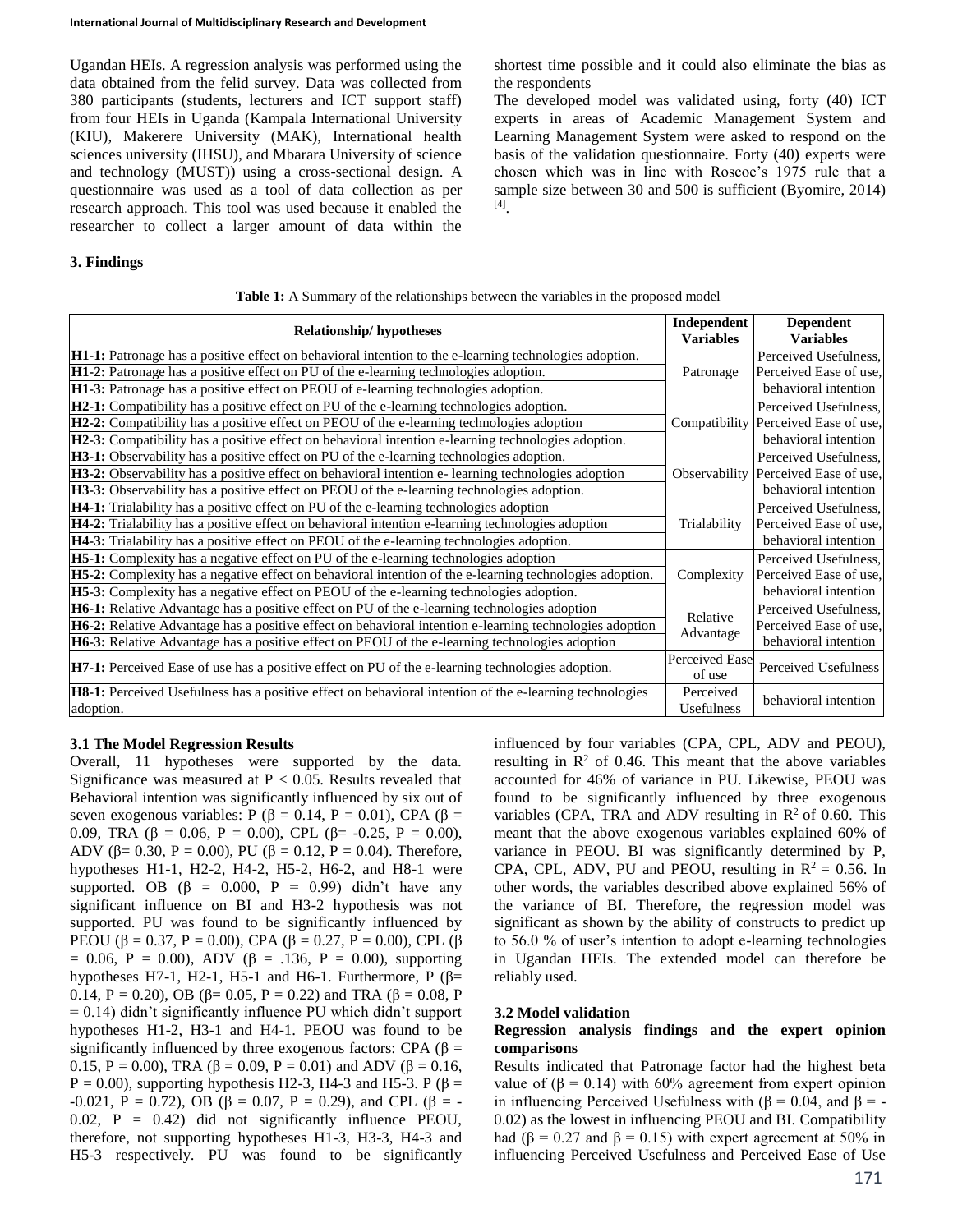and  $(\beta = 0.09)$  as the lowest in influencing Behavior intention. Complexity had ( $\beta$  = 0.25) as the highest with expert opinion at 70% in influencing Behavior intention and (β = 0.06, β = -0.020) as the lowest in influencing Perceived Usefulness and Perceived Ease of Use. Relative Advantage had ( $\beta = 0.14$ ,  $\beta =$ 0.16 and  $\beta$  = 0.30) the highest with expert agreement at 80.4% in influencing Perceived Usefulness, Perceived Ease of Use and Behavior intention. Perceived Usefulness had  $(\beta = 0.12)$ with 90% agreement expert opinion in influencing Behavior intention and Perceived Ease of Use had  $(\beta = 0.37)$  in influencing Perceived usefulness with 60.2% agreement of expert opinion, Trialability all its beta values were very small  $(β = 0.07, β = 0.09$  and  $β = 0.06$ ) with 65.2% agreement of the expert opinion in influencing PU, PEOU and BI to adopt elearning technologies in Ugandan HEIs. This was followed by Observability which also had very small beta values of  $(\beta =$ 0.05, and  $\beta$  = 0.07) with expert opinion of 45%. Nevertheless almost all the independent variables positively influenced the dependent variables to adopt e-learning technologies in Ugandan HEIs. Positive influence implies that an increase in any of the independent variable will lead to an increase in the dependent variable in the similar direction.

# **4. Discussion of results**

### **4.1 Patronage**

Results showed that there was a positive relationship between patronage, perceived usefulness and behavioral intention except Perceived Ease of Use had negative relationship with patronage (-0.02) to adopt e-learning technologies. This means that an increase in patronage will result into adoption of elearning technologies. These results concur with Ngai *et al*.  $(2007)$ <sup>[14]</sup> findings that the degree of support given to users in adoption of an innovation bears a major influence on the perception of usefulness of that innovation. Njenga, (2011) [16] & Ssemaluulu,  $(2012)$ <sup>[20]</sup> assert that if innovations are to be adopted by intended users, top management needs to appropriate the necessary resources, and create a policy or a vision for support and use of such innovations, and at the same time drive the policy to realize the vision perceived lack of managerial support is likely to significantly hinder the users perceiving e-learning technologies as useful and resulting into not adopting them.

## **4.2 Compatibility**

Compatibility was found significantly influencing behavioral intention to adopt e-learning technologies in Ugandan HEIs. There was a positive relationship between compatibility, perceived usefulness, perceived ease of use and behavioral intention. As compatibility increases, adoption of e-learning technologies in Ugandan HEIs would also increase. Hence, hypotheses were supported which stated that compatibility has a positive effect on perceived usefulness, perceived ease of use and behavioral intention of e-learning technologies adoption. These findings concur with Njenga  $(2011)$ <sup>[16]</sup> that innovations with a high compatibility are more readily adopted. If the cost of incompatibility is higher than the relative advantage, most people are unlikely to adopt a given innovation.

## **4.3 Observability**

Regression results showed that there was positive relationship between observability variable and perceived usefulness, and perceived ease of use. However, Observability didn't have any significant influence on behavioral intention to adopt elearning technologies in Ugandan HEIs and its hypothesis was not supported. These findings are similar to that of Ng, (2012) [15] that observability had no significant influence on adoption of e-learning at Universiti Sains Malaysia. This implies that if students, lectures and ICT support staff do not see the benefits that can be perceived from e-learning technologies or the ease with which e-learning technologies can be observed or visible in Ugandan HEIs, they will not accept and adopt them (Ng, 2012; Abukhzam & Lee, 2010)<sup>[15, 2]</sup>.

# **4.4 Trialability**

Results showed that there was a positive relationship between trialability perceived usefulness, perceived ease of use and behavioral intention. Trialability was found significantly influencing perceived ease of use and behavioral intention to e-learning technologies in Ugandan HEIs though it didn't significantly influence perceived usefulness. The positive relationship meant that an increase in trialability would lead to an increase in perceived usefulness, perceived ease of use and behavioral intention to adopt e-learning technologies in Ugandan HEIs. These results are consistent with other studies (lee, 2007; Ng, 2012; Njeng, 2011)<sup>[12, 15-16]</sup> that trialability as influencing factor and found that trialability was a significant variable for technology adoption. Other related studies Karahanna *et al.*, (1999)<sup>[10]</sup> assert that the ability to try out a technology is only salient for end users before they adopt because the experimentation helps them overcome uncertainties and makes the change process less demanding.

## **4.5 Complexity**

Results showed that complexity impinges on adoption of elearning technologies in Ugandan HEIs. The relationship between complexity, perceived ease of use and behavioral intention is negative. Complexity was found significantly influencing perceived usefulness and behavioral intention to adopt e-learning technologies in Ugandan but it didn't significantly influence perceived ease of use. There was a positive relationship between complexity and perceived usefulness. These findings are consistent with other similar studies that complexity had a direct and a significant effect on perceived usefulness and perceive ease of use of an e-learning systems (Njeng, 2011; Teo, 2003)<sup>[16, 21]</sup>.

## **4.6 Relative Advantage**

There was a strong relationship between relative advantage, perceived usefulness, perceived ease of use and behavioral intention. Relative advantage was found significantly influencing perceived usefulness, perceived ease of use and behavioral intention to adopt e-learning technologies in Ugandan HEIs. This also meant that an increase in relative advantage would lead to an increase to adopt e-learning technologies in Ugandan HEIs. Similar results from (Shih, 2007; lee, 2007; Abbad *et al*., 2009; Zvanut *et al*., 2011; Ng,  $2012$ ) <sup>[7, 12, 24, 15]</sup> found that perceived relative advantage positively affected intentions of users to adopt e-learning technologies.

### **4.7 Perceived Usefulness**

Results indicated that perceived usefulness had a strong positive relationship with behavioral intention to adopt e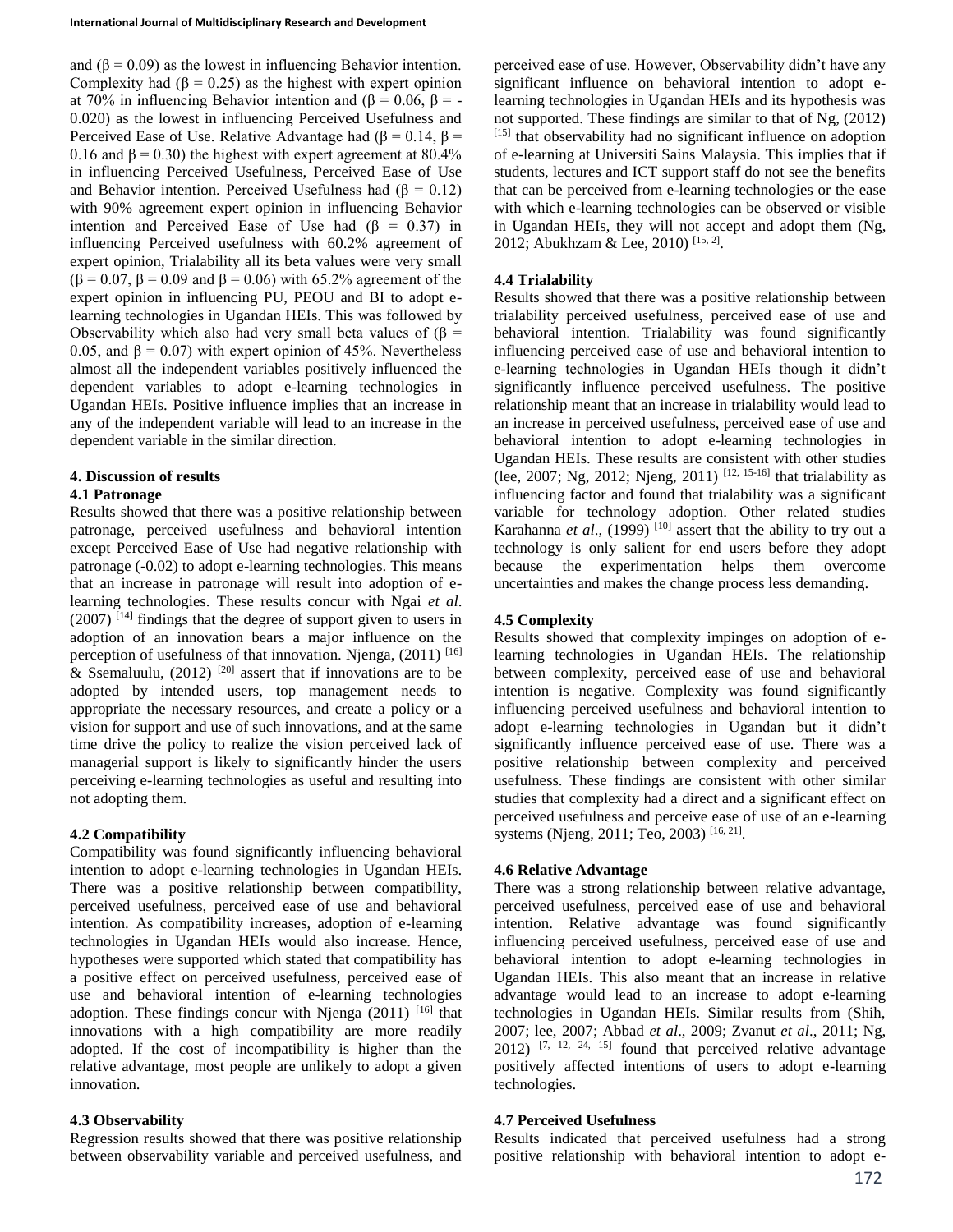learning technologies in Ugandan HEIs. This means that an increase in perceived usefulness would lead to an increase in behavioral intention to adopt e-learning technologies in Ugandan HEIs. Therefore, the hypothesis that perceived usefulness has a positive effect on behavioral intention to adopt e-learning technologies was supported. Davis *et al*.,  $(1989)$ <sup>[5]</sup> concur with these findings that perceived usefulness is a direct determinant of users' intentions to adopt technology.

### **4.8 Perceived Ease of Use**

Results indicated that perceived ease of use had a strong positive and significant influence on perceived usefulness to adopt e-learning technologies in Ugandan HEIs. This also meant that an increase in perceived ease of use would lead to an increase in perceived usefulness to adopt e-learning technologies in Ugandan HEIs. Therefore, the hypothesis that perceived ease of use has a positive effect on perceived usefulness to adopt e-learning technologies was supported. This concurs with Davis *et al.*,  $(1989)$ <sup>[5]</sup> that an application which is perceived to be easier to use than another is more likely to be accepted or adopted by users. An innovation is perceived as being consistent with existing values, past experience (norms), habits, values and lifestyle and perceived needs of adopters (Njenga, 2011)<sup>[16]</sup>.

### **4.9 Behavioral intention**

It was shown that six factors (Perceived Ease of Use, Perceived Usefulness, Compatibility, Trialability, Complexity and Relative Advantage) significantly influenced behavioral intention of the adoption of e-learning technologies in Ugandan HEIs. This also meant that an increase in any of the six factors would lead to an increase in behavioral intention to adopt e-learning technologies in Ugandan HEIs. Therefore, the hypotheses that perceived ease of use, perceived usefulness, compatibility, trialability, complexity and relative advantage have a positive effect on behavioral intention to adopt elearning technologies were supported, These results affirm that if users of innovations like e-learning technologies are given support this will result into their intention to adopt it,

#### **5. Conclusions**

This study proposed an extension to the lee *et al.*,  $(2011)$ <sup>[13]</sup> model by examining the patronage factor in addition to the other variables; Compatibility, Observability, Trialability, Complexity, Relative Advantage, Perceived Usefulness, Perceived Ease of Use, and Behavioral Intention. This study provided a new model for Ugandan HEIs to study students, lecturers, and ICT support staff in the adoption of e-learning technologies. This model is therefore capable of helping the Ugandan HEIs and other organizations deter from dissipating financial resources on e-learning technologies projects that may eventually not bring benefits but enable them to successfully implement and ensure adoption of e-learning technologies projects in Ugandan HEIs.

#### **6. Acknowledgements**

This work could not have been possible without the consistent support from the Doctoral committee members and also my special supervisors. The financial support given by the Staff development scheme of Kampala International University through the Chairman Board of Trustees Mr. Hassan

Basajjabalaba. Special respect goes to institutions where I collected my data and I would like to thank them for giving me permission to collect data from the staff members and for allowing me use the University as my Unit of analysis. The authors also wish to thank all respondents who gave of their time to participate in our survey are also appreciated and colleges on the doctoral program at Kampala International university plus our dear Dean college of computing and information technology.

### **7. References**

- 1. Al-alak BA, Almnawas IA. Measuring the acceptance and adoption of elearning by academic staff. Knowledge Management and E-Learning: An International Journal. 2011; 3(3):201-221.
- 2. Abukhzam M, Lee A. Workforce attitude on technology adoption and diffusion. The Built & Human Environment Review. 2010; 3:60-71.
- 3. Alenezi AR, Abdul Karim AK, Vello A. An empirical investigation into the role of enjoyment, computer anxiety, computer self-efficacy and internet experience in influencing the students' intention to use e-learning: A case study from Saudi Arabian governmental universities, 2010.
- 4. Byomire G. A model for mobile phone adoption in maternal healthcare practice. A published dissertation submitted to the college of computing and information sciences in partial fulfilment of the requirement for the award of the degree of masters of information technology of Makerere University. Makerere University, Kampala, 2014.
- 5. Davis FD, Bagozzi RP, Warshaw PR. User acceptance of computer technology: a comparison of two theoretical models. Journal of Management Science. 1989; 35(8):982-1002.
- 6. Duan Y, He Q, Feng W, Li D, Fu Z. A study on elearning take-up intention from an innovation adoption perspective: A case in China. Computers & Education. 2010; 55(1):237-246.
- 7. Gyambrah MK. E-Learning Technologies and Its Application in Higher Education: A Descriptive Comparison of Germany, United Kingdom and United States, 2007.
- 8. Hofstede G. Culture's Consequences: International Differences in Work-Related Values. Beverly Hills, CA: Sage, 1980.
- 9. Kasse, Balunywa. An assessment of e-learning utilization by a section of Ugandan universities: challenges, success factors and way forward. "International Conference on ICT for Africa. 2013; February 20 -23, Harare, Zimbabwe".
- 10. Karahanna E, Straub DW, Chervany NL. Information Technology Adoption across Time: A cross-Sectional Comparison of Pre-Adoption and Post-Adoption Beliefs, MIS Quarterly. 1999; 23(2):183-213.
- 11. Kituyi G, Tusubira T. A framework for the integration of e-learning in higher education institutions in developing countries. International Journal of Education and Development using Information and Communication Technology (IJEDICT). 2013; 9(2):19-36. Makerere University Business School, Uganda.